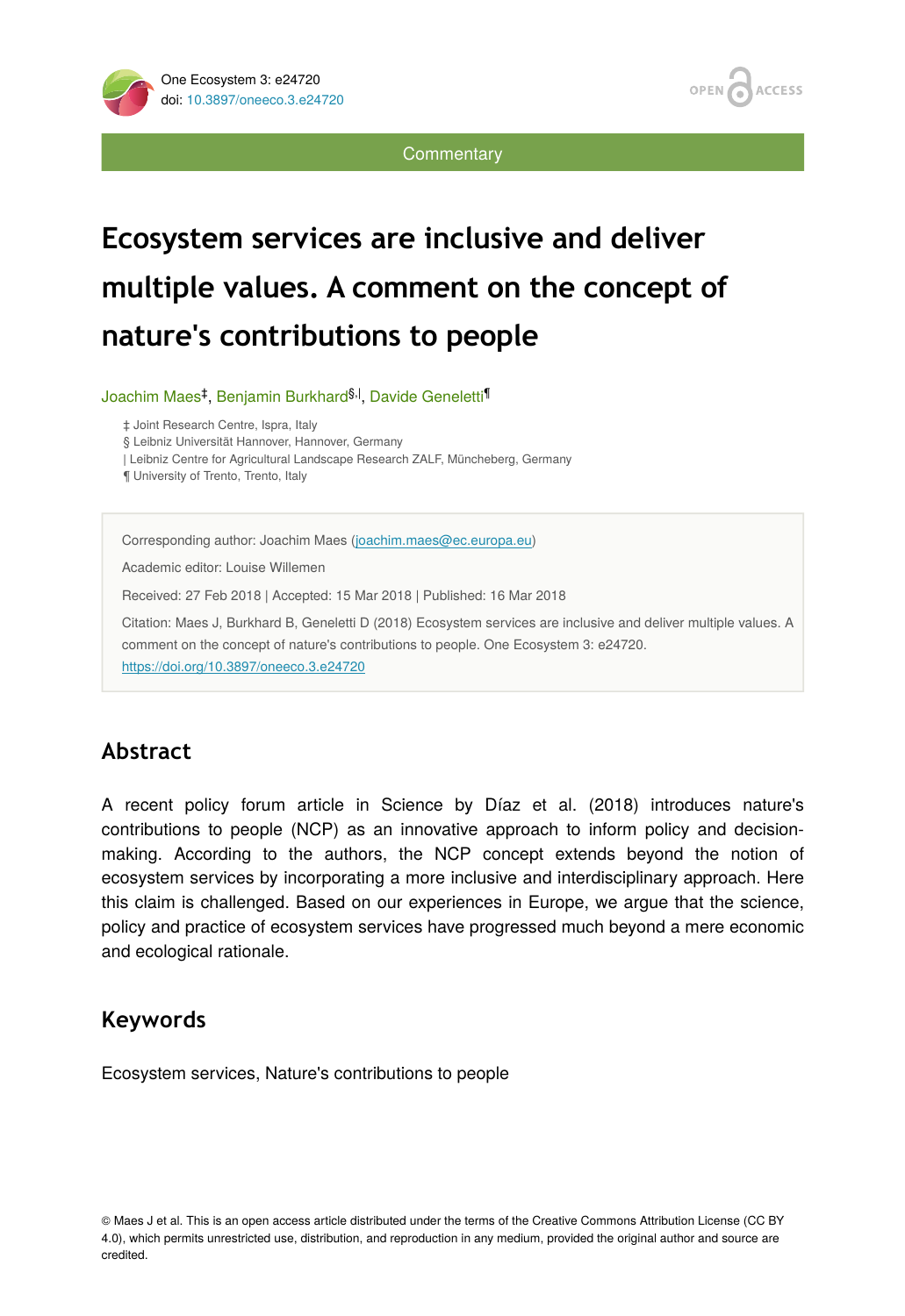#### **Introduction**

In a policy forum article recently published in Science Magazine by Díaz et al. 2018, nature's contributions to people (NCP) have been introduced as the contributions, both positive and negative, of living nature (diversity of organisms, ecosystems and their associated ecological and evolutionary processes) to people's quality of life. This definition, but also the proposed classification of NCP, is based on the definition and main categories of ecosystem services (ES). ES are commonly defined as the contributions and benefits of ecosystems to people, although more definitions exist. The ES approach aims to make biodiversity and the role of functioning ecosystems more visible in decision-making and planning at all levels of society, policy and business, by explicitly revealing the various values nature has for people. The authors present NCP as a broader concept than ES, with more focus on the importance of culture and the inclusion of indigenous and local knowledge in one's understanding of the relations between nature and people.

Is there a need for NCP as a new framing of ES to be more inclusive in terms of incorporated knowledge and representation of worldviews, interests and values? Maybe yes. Terminology is important if there is a wish to engage different stakeholders in the sustainability debate. Green infrastructure (Tzoulas et al. 2007), natural capital or naturebased solutions (Maes and Jacobs 2017) are all concepts based on an ES approach, but they use adapted terminologies to mainstream biodiversity and ecosystem values in specific sectors. Often, simply avoiding scientific jargon is the best option to communicate complex findings and to convince people about the multiple values of nature. From this point of view, NCP is certainly a welcome alternative, especially if it aims to enhance ES approaches by constituencies, stakeholders or countries for which the term ecosystem services invokes too many connotations with "western science" (cf. Díaz et al. 2018).

In describing NCP, the NCP authors make three claims about the implementation of ecosystem services with which we disagree, at least in part. Here, these claims are challenged with experiences based on participation in different large-scale European research projects, as well as on the implementation of Action 5 of the EU Biodiversity Strategy to 2020 on mapping and assessment of ecosystems and their services in the EU member states. We conclude that, at least in the EU, ES research has progressed beyond a mere economic and ecological perspective.

#### **Ecosystem services are more than a stock-flow framing**

The NCP authors claim that "*ecosystem services are a predominantly stock and flow framing of people-nature relationships which largely failed to engage a range of perspectives from the social sciences, or those of local practitioners, including indigenous peoples*" (Díaz et al. 2018; P. 271). This claim is partly unjustified, at least when the experience and concepts developed in Europe are considered.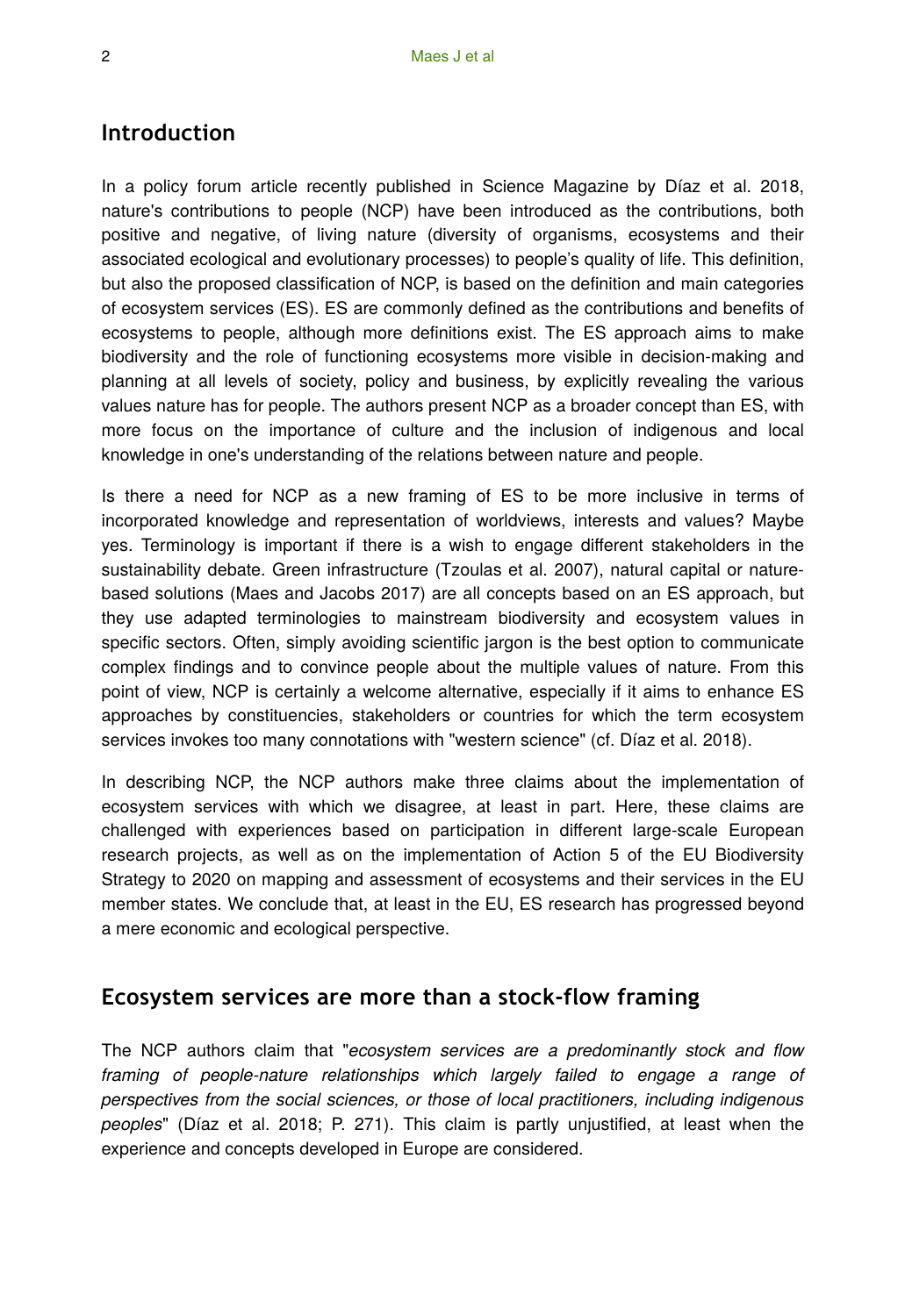In Europe, where most of the published literature on ES has been produced (McDonough et al. 2017), several large research projects funded under the European Commission's programme for research and innovation have included social sciences. For instance, OpenNESS \*1, a now ended project with 37 partners from science, business and society, was led by social scientists and included a very strong, if not dominant, social sciences component, which was reflected in the scientific outputs that were produced (van Dijk et al. 2018). Moreover, the ES approach has connected ecologists, economists and social scientists in their efforts to understand how nature and people interact in coupled socialecological systems (Spake et al. 2017).

The large scale investments under the EU Horizon 2020\*2 funding scheme to promote, for instance, nature-based solutions in cities further demonstrate that local implementation based on the knowledge of local practitioners is key to a successful integration of biodiversity and ecosystems into policy-making and spatial planning. In the EU, cities are laboratories where an ES approach brings practitioners and local knowledge-holders together across sectors and policy domains (Raymond et al. 2017). This shows that the ES approach is not failing to engage perspectives from social sciences and local practitioners and is delivering most of its success stories at local level.

Admittedly, there is less evidence that knowledge of indigenous people is sufficiently taken up in regional ecosystem assessments. We agree with Díaz et al. 2018 that additional action is needed to include their perspectives in defining the relations between nature and people.

#### **Social-cultural values and cultural ecosystem services**

A second statement that we would like to challenge is that "*unpacking and valuation of some cultural ecosystem services not readily amenable to biophysical or monetary metrics have lagged behind*" (Díaz et al. 2018; P. 271). Novel and innovative methods have actually become available to assess social-cultural values that are applicable not only in the realm of cultural ES (Langemeyer et al. 2018). Admittedly, intellectual, spiritual or symbolic interactions with nature are much harder to quantify than regulating or provisioning ES, though not impossible (e.g. Chapter 6.2 in Burkhard and Maes 2017). For example, in addition to more traditional methods based on surveys and interviews, the collection of data extracted from social media or from mobile applications developed to share social values, experiences and observations in nature has opened new avenues to better understand how cultural ES are enjoyed by people, at least in some contexts.

#### **Ecosystem services are inclusive and deliver multiple values**

Díaz et al. 2018 present ES as a "*narrow economic approach*" built on a market-based value framework. However, already in 2013, the EU initiative on Mapping and Assessment of Ecosystems and their Services (MAES)\*3 addressed multiple values in its conceptual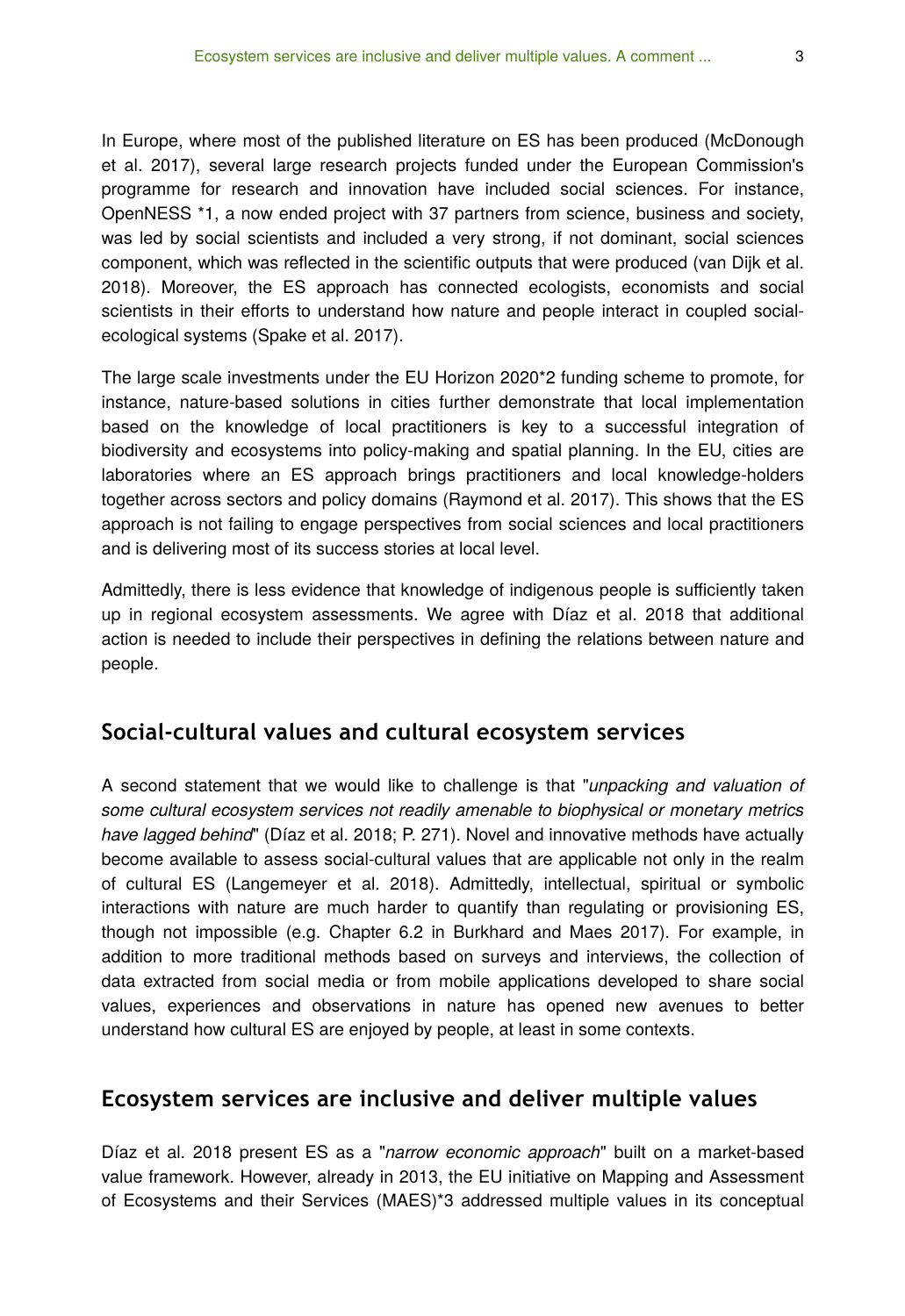model. MAES has been an incentive for science and policy to enhance social, economic and natural science methods to map and assess ES at local, regional and national level. Of particular interest are the development or application of methods such as expert-scoring (Burkhard et al. 2009) or participatory GIS mapping (Brown and Fagerholm 2015), which ensure that shared social and cultural values of nature are being integrated in ecosystem assessments or in the implementation of plans. This is especially relevant in complex social-ecological systems such as urban ecosystems and agroecosystems where interactions between people and the environment are strong (Santos-Martín et al. 2013). As a result of the many real-world case studies and experiences, an integrated valuation framework for biodiversity and ecosystem services has emerged in which there is place for plural values of biodiversity and ecosystems (Jacobs et al. 2017).

#### **A message for IPBES**

The NCP concept is now adopted by IPBES, the Intergovernmental Science-Policy Platform on Biodiversity and Ecosystem Services\*4. Our message to experts who will be involved in future assessments of IPBES is not to ignore the lessons learned and the achievements of ecosystem services research. Instead, the IPBES experts are invited to embrace the ES knowledge base, to complement and improve it and to use it in an inclusive and collaborative approach to support policies, initiatives and actions which aim to achieve a more sustainable future.

## **Ethics and security**

The views expressed in the article are personal and do not necessarily reflect an official position of the European Commission.

#### **References**

- Brown G, Fagerholm N (2015) Empirical PPGIS/PGIS mapping of ecosystem services: A review and evaluation. Ecosystem Services 13: 119-133. [https://doi.org/10.1016/](https://doi.org/10.1016/j.ecoser.2014.10.007) [j.ecoser.2014.10.007](https://doi.org/10.1016/j.ecoser.2014.10.007)
- Burkhard B, Kroll F, Müller F (2009) Landscapes' Capacities to Provide Ecosystem Services – a Concept for Land-Cover Based Assessments. Landscape Online 1‑22. <https://doi.org/10.3097/lo.200915>
- Burkhard B, Maes J (Eds) (2017) Mapping Ecosystem Services. Advanced Books <https://doi.org/10.3897/ab.e12837>
- Díaz S, Pascual U, Stenseke M, Martín-López B, Watson RT, Molnár Z, Hill R, Chan KMA, Baste IA, Brauman KA, Polasky S, Church A, Lonsdale M, Larigauderie A, Leadley PW, van Oudenhoven APE, van der Plaat F, Schröter M, Lavorel S, Aumeeruddy-Thomas Y, Bukvareva E, Davies K, Demissew S, Erpul G, Failler P, Guerra CA, Hewitt CL, Keune H, Lindley S, Shirayama Y (2018) Assessing nature's